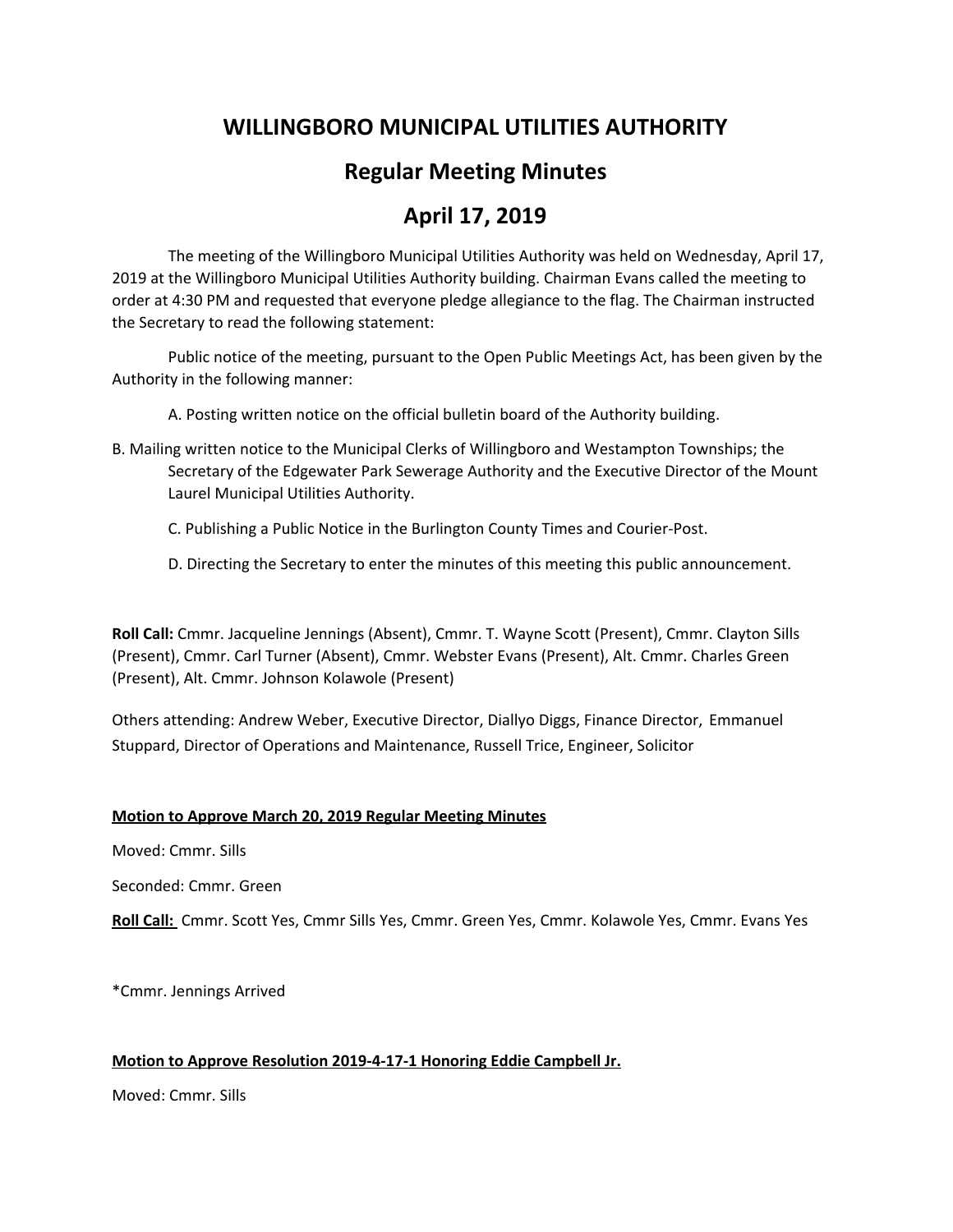Seconded: Cmmr. Scott

**Roll Call:** Cmmr. Scott Yes, Cmmr Sills Yes, Cmmr. Green Yes, Cmmr. Jennings Yes, Cmmr. Evans Yes

### **Motion to Approve Resolution 2019-4-17-2 Honoring Dennis W. Reiter**

Moved: Cmmr. Sills

Seconded: Cmmr. Scott

**Roll Call:** Cmmr. Scott Yes, Cmmr Sills Yes, Cmmr. Green Yes, Cmmr. Jennings Yes, Cmmr. Evans Yes

#### **Motion to Receive Operations and Maintenance Report**

Moved: Cmmr. Jennings

Seconded: Cmmr. Green

**Roll Call:** Cmmr. Scott Yes, Cmmr Sills Yes, Cmmr. Green Yes, Cmmr. Jennings Yes, Cmmr. Evans Yes

#### **Motion to Approve Resolution 2019-4-17-4 Award of Sludge Hauling Contract**

Moved: Cmmr. Scott

Seconded: Cmmr. Sills

**Roll Call:** Cmmr. Scott Yes, Cmmr Sills Yes, Cmmr. Green Yes, Cmmr. Jennings Yes, Cmmr. Evans Yes

\*Cmmr. Turner Arrived

#### **Motion to receive Engineers Report**

Moved: Cmmr. Jennings

Seconded: Cmmr. Sills

**Roll Call:** Cmmr. Scott Yes, Cmmr Sills Yes, Cmmr. Turner Yes, Cmmr. Jennings Yes, Cmmr. Evans Yes

## **Motion to Table Resolution 2019-4-17-5 Authorizing RFP for a professional Company to Provide Sewer Line Warranty Program to the Residents of Willingboro**

Moved: Cmmr. Jennings

Seconded: Cmmr. Turner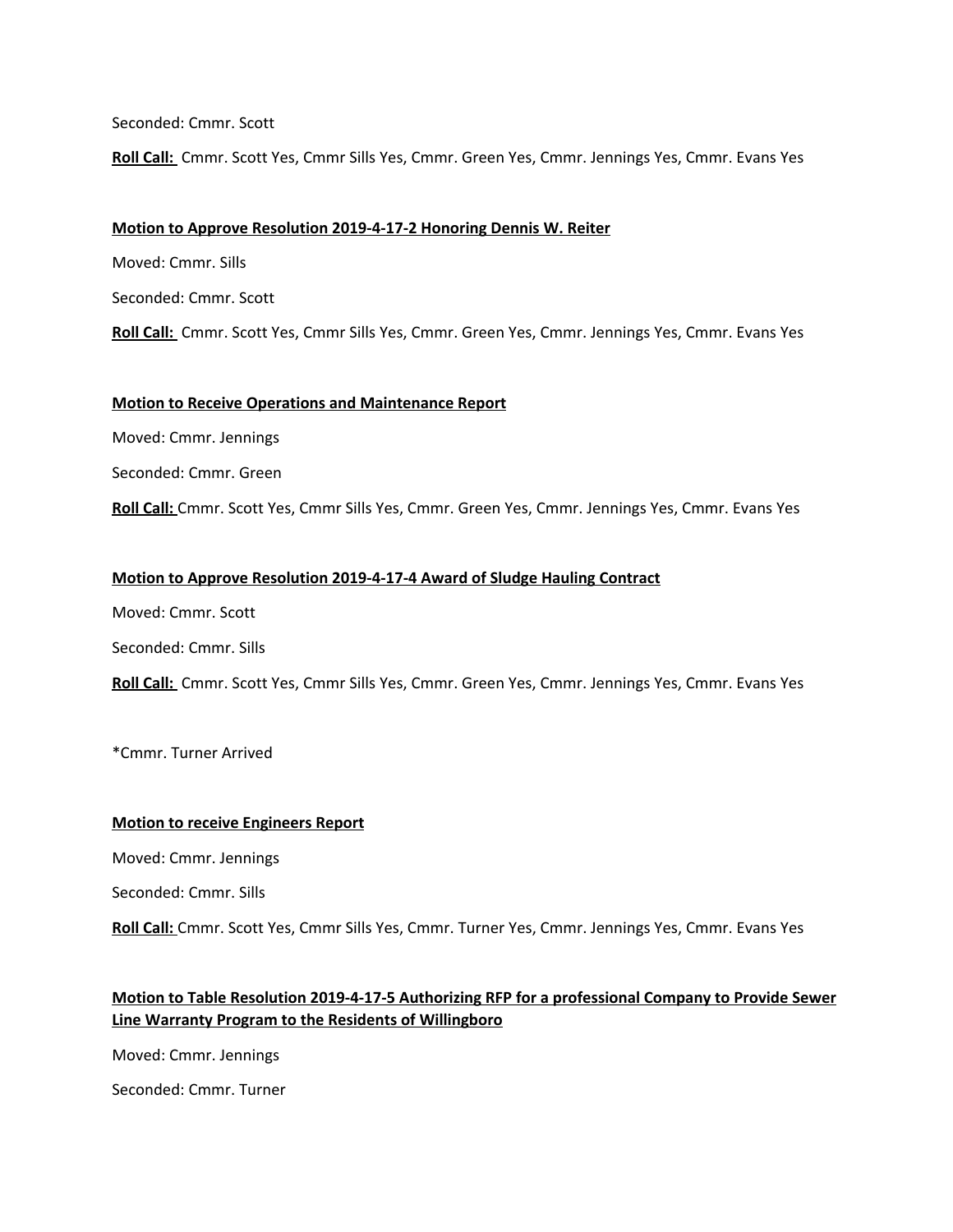**Roll Call:** Cmmr. Scott Yes, Cmmr Sills Yes, Cmmr. Turner Yes, Cmmr. Jennings Yes, Cmmr. Evans Yes

### **Motion to Approve Resolution 2019-4-17-6 Authorizing Disposal of Surplus Scrap Property**

Moved: Cmmr. Jennings

Seconded: Cmmr. Turner

**Roll Call:** Cmmr. Scott Yes, Cmmr Sills Yes, Cmmr. Turner Yes, Cmmr. Jennings Yes, Cmmr. Evans Yes

## **Motion to Accept the Payment of Bills**

Moved: Cmmr. Sills

Seconded: Cmmr. Jennings

**Roll Call:** Cmmr. Scott Yes to all expect 88208, Cmmr Sills Yes, Cmmr. Turner Yes, Cmmr. Evans Yes to all except 88156, Cmmr. Jennings Yes

## **Comments from the Public**

Joyce Abrams: Wish WMUA would have her back when dealing with insurance companies.Would like if the WMUA would find the right insurance company for its residents.

Resident of 138 Winstead: Is there a reason the program would only be offered to residents of Willingboro?

Cmmr. Evans: It would include Westampton.

### **Motion to Enter Executive Session**

Moved: Cmmr. Jennings

Seconded: Cmmr. Sills

**Roll Call:** Cmmr. Scott Yes, Cmmr Sills Yes, Cmmr. Turner Yes, Cmmr. Jennings Yes, Cmmr. Evans Yes

### **Motion to Exit Executive Session**

Moved: Cmmr. Scott

Seconded: Cmmr. Sills

**Roll Call:** Cmmr. Scott Yes, Cmmr Sills Yes, Cmmr. Turner Yes, Cmmr. Jennings Yes, Cmmr. Evans Yes